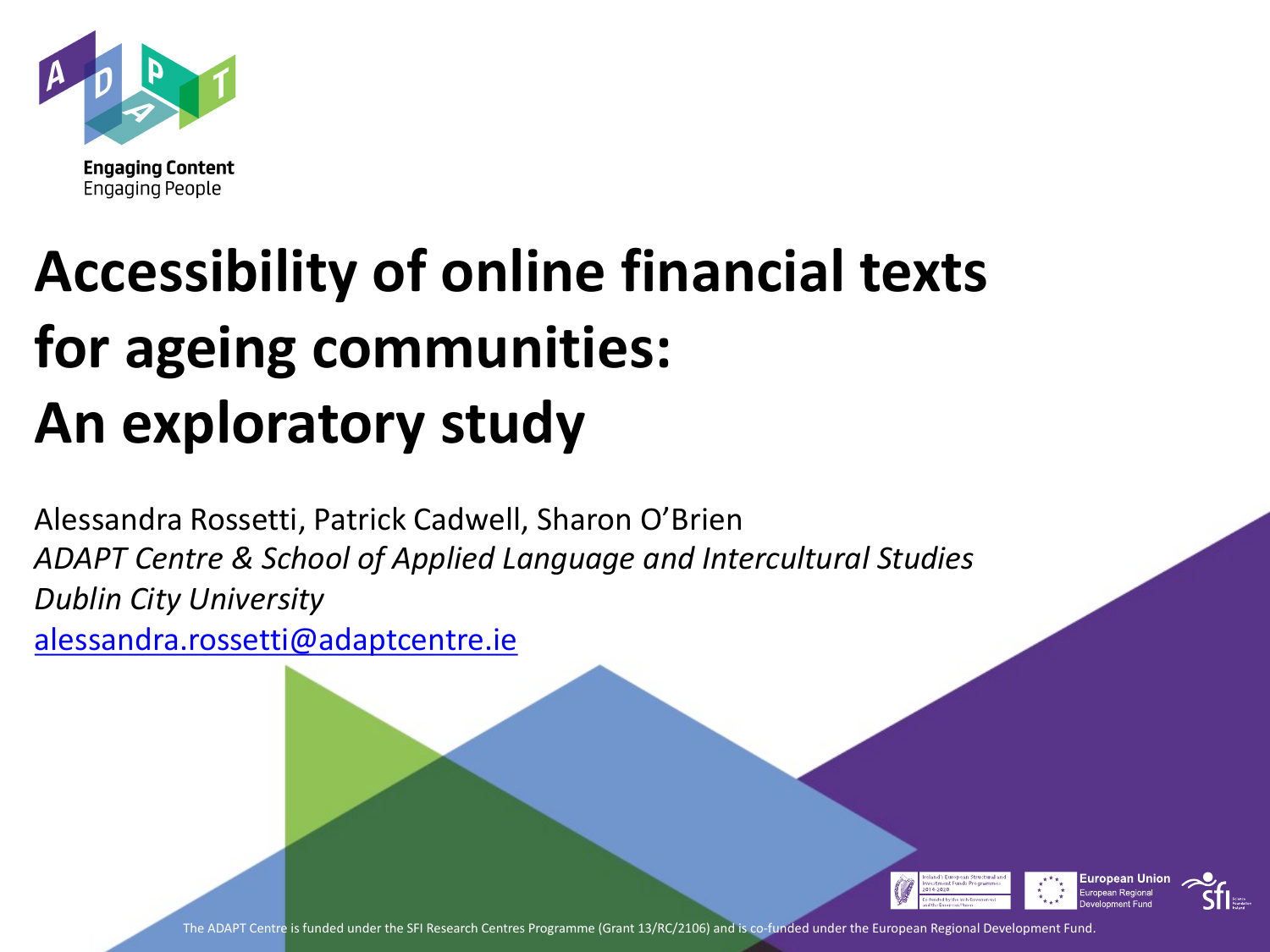# **Background studies**

- Number of older adults growing faster than any other age group, and expected to more than double by 2050 (UN Department of Economic and Social Affairs 2017)
- Ageing often characterised by:
	- o reduced abilities for comprehension of texts (Johnson 2003; De Beni et al. 2007)
	- o decline in financial literacy (Finke et al. 2017)
	- o vision and hearing loss (Abou-Zahra et al. 2008; Brown and Barrett 2011)
	- o general lack of familiarity with computers (Chang et al. 2015)
	- o changes in manual dexterity (Jastrzembski et al. 2005)
- Financial institutions gradually transferring their products and services online

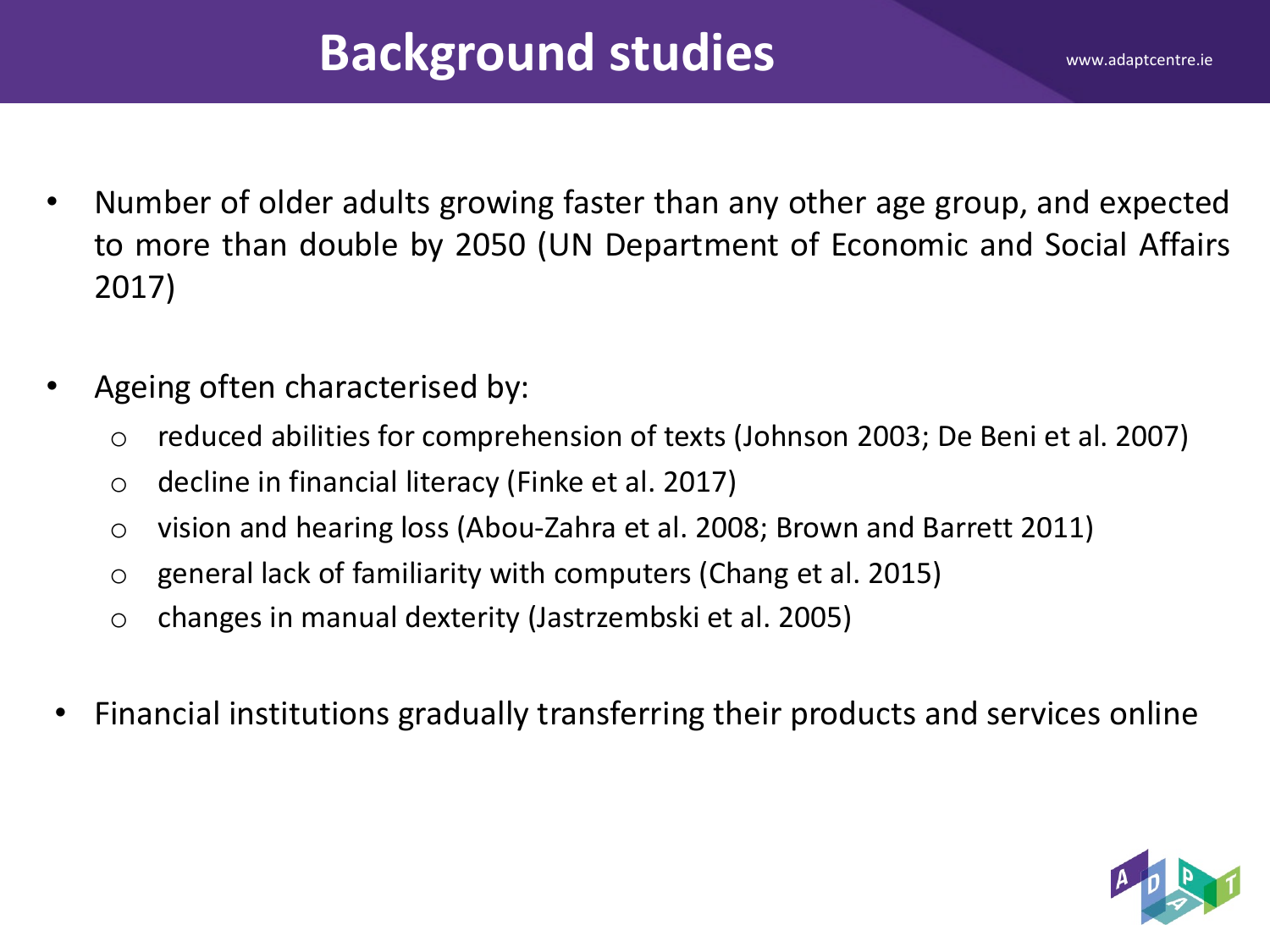# **Background studies**

- Interaction with the web:
	- o WAI-AGE project (Abou-Zahra et al. 2008)
	- o Guidelines and success criteria for age-friendly websites (Lara et al. 2010)
	- o Accessibility barriers for older people (Rodrigues et al. 2016; Sayago and Blat 2009)
	- o Acceptance of web interaction aids by older adults using e-banking websites (Lara et al. 2016)
	- $\circ$  Older people's attitudes towards the Internet (Nayak et al. 2010)
	- o Impact of voice augmentation on the behaviour of older adults interacting with online banking applications (Sato et al. 2011)
- Readability and understandability as web accessibility principles
	- o Readability factors for different age groups (colour contrast, spacing, font, headings, etc.) (Hussain et al. 2011)

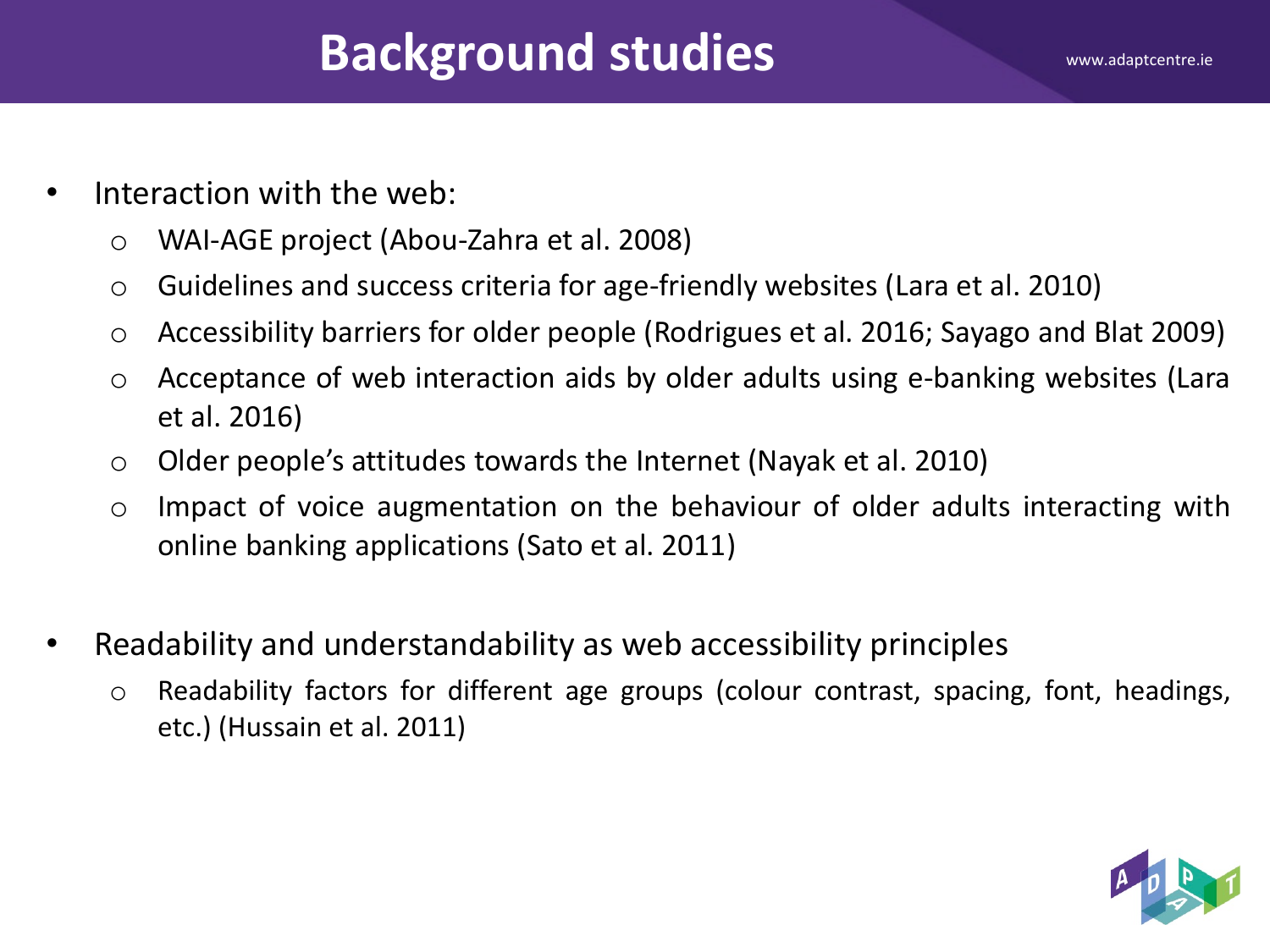# • Lack of empirical evidence on:

- $\circ$  Opinions of older people on the <u>language</u> of online financial texts
- o Impact of plain language on older people's comprehension, satisfaction, and reading behaviour
- Research questions:
	- 1. How accessible are online financial texts according to older people?
	- 2. Does plain language increase the accessibility of online financial texts for older people?

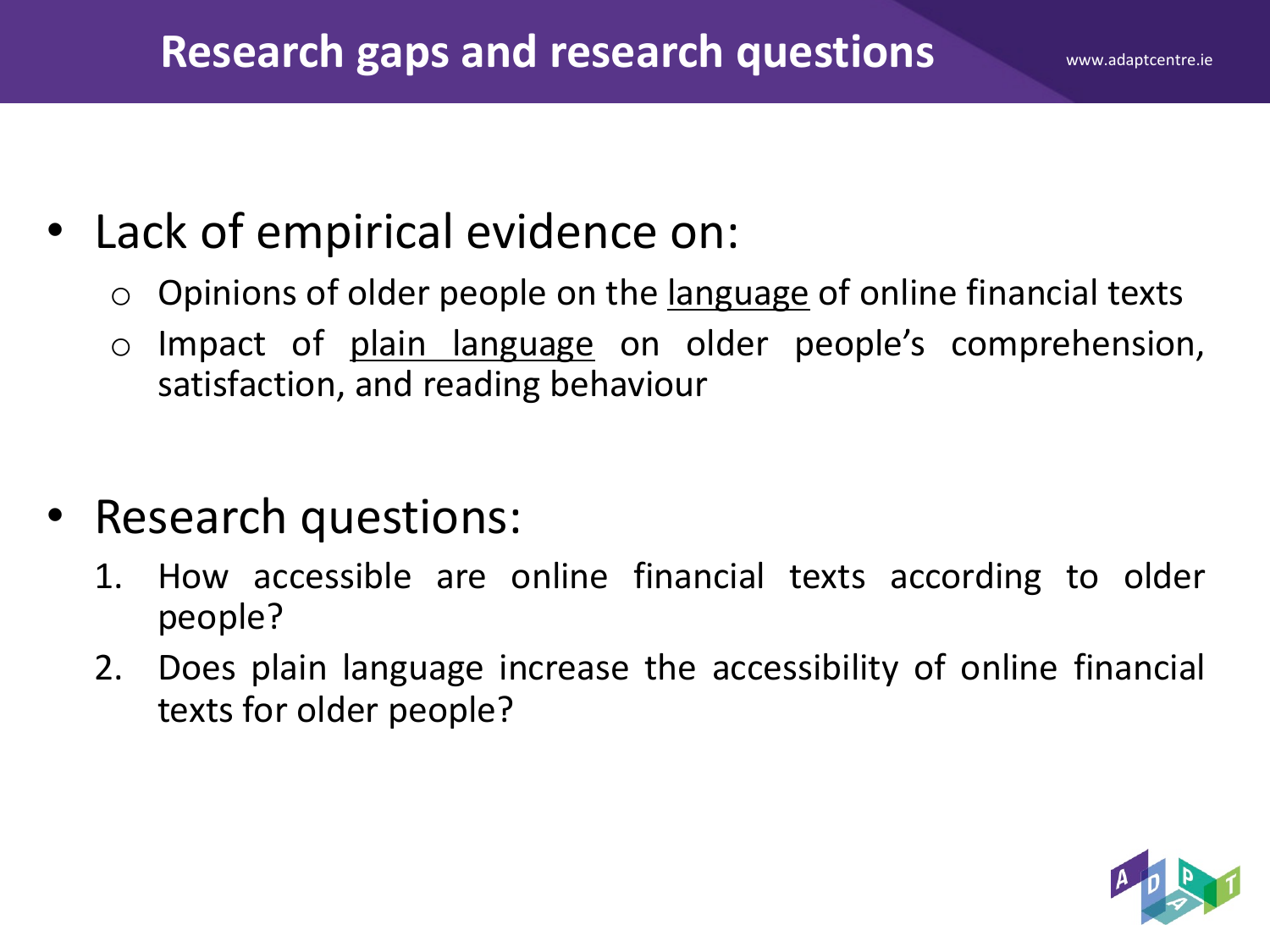## **Methodology and findings (focus group)**

Focus group with a small group of 4 older adults

Data analysed through six rounds of thematic analysis (Braun and Clarke 2012)

6 themes identified:

- Communications from financial institutions
- Personal experiences with financial institutions
- Reading behaviour with financial information
- Trust in financial institutions
- Response to change
- 
- Tendency to:
- Skip reading altogether
- Skimming through a text
- Reading only parts of it

- Terms and Conditions Difficult to comprehend and to interpret
	- Containing irrelevant information
	- Rarely read in their entirety

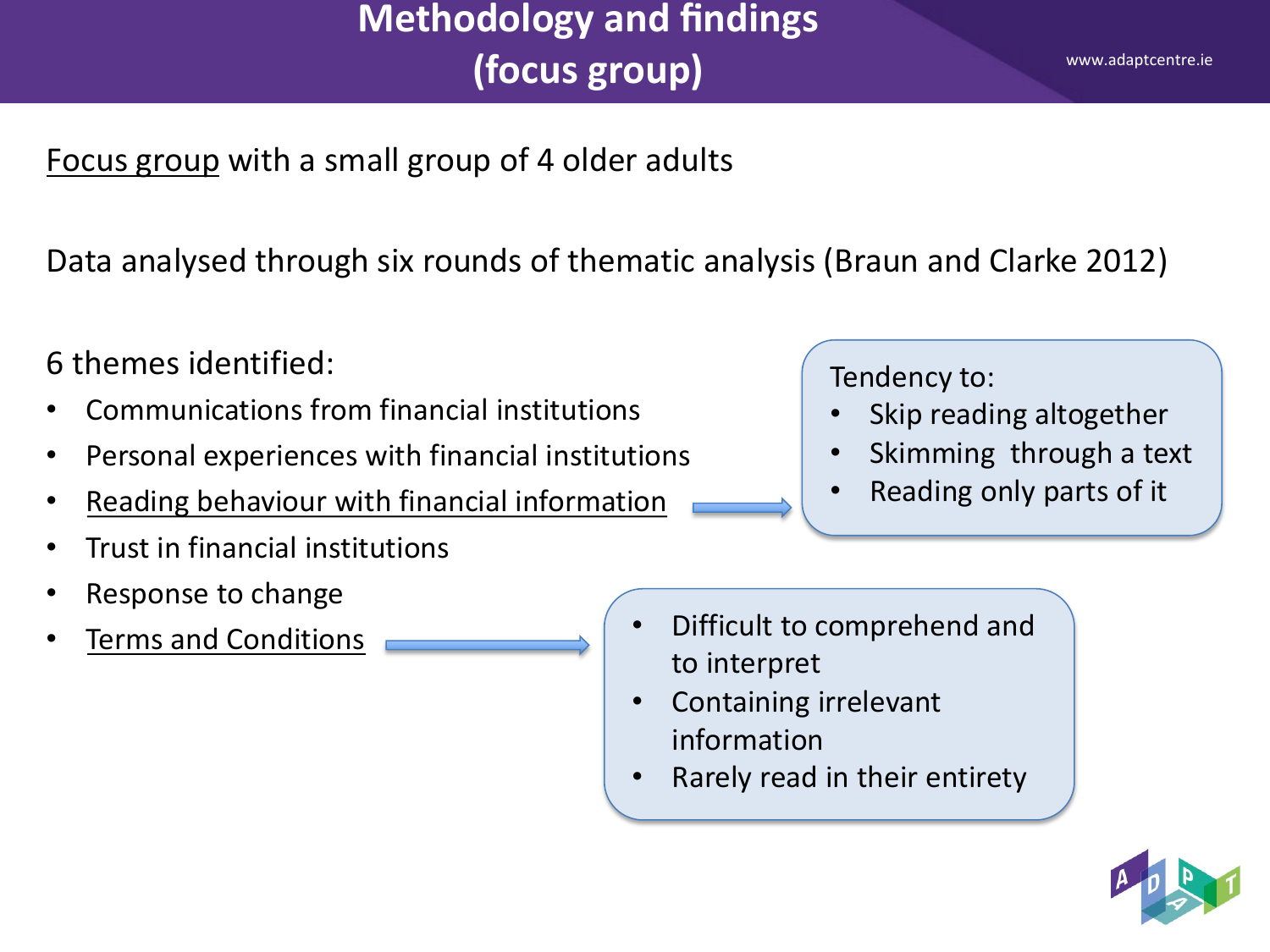#### *Participants*

- 25 older adults (55+ years old)
- Randomly assigned to treatment or control group

#### *Design*

- Within-subjects
- Treatment group: different text difficulty (13 vs. 5.4), as per Flesch Kincaid Grade Level
- Control group: similar text difficulty (8.7 vs. 7.7), as per Flesch Kincaid Grade Level
- Text simplification followed guidelines from the Web Accessibility Initiative
- Order of simple text vs difficult text counterbalanced (avoidance of fatigue effect)

#### *Texts*

- Terms and Conditions from a bank and an insurance company
- Topic: direct debit (avoidance of topic knowledge as confounding variable)
- Different content of Terms and Conditions (avoidance of learning effect)
- Similar length (ca. 90-word variation)
- Original text formatting maintained
- Language: English

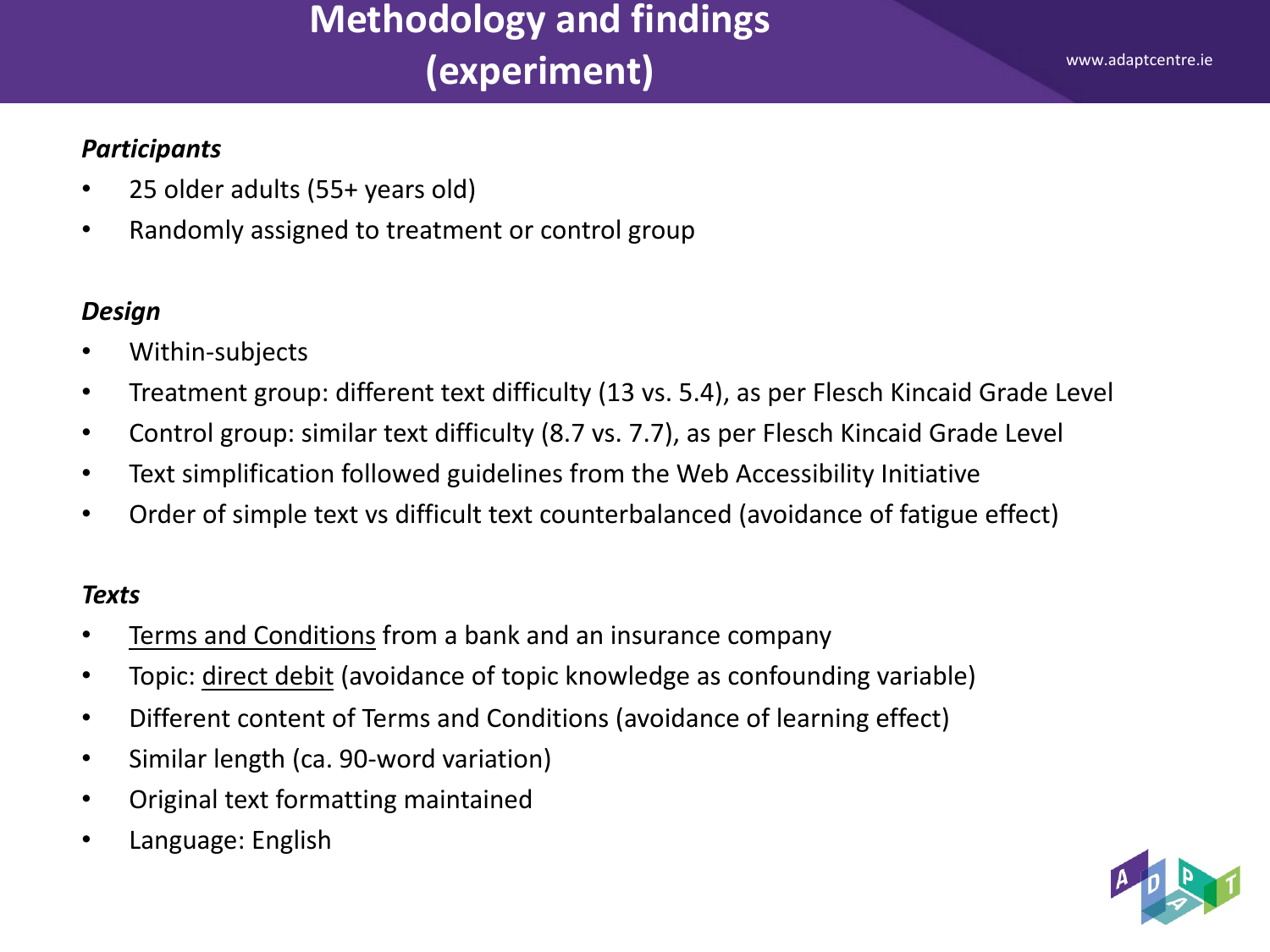#### *Procedure (on a computer) followed by each participant*

- i. Background questionnaire
- ii. Warm-up reading task
- iii. Text 1 (reading)
- iv. Text 1 (questions on comprehension, satisfaction, and reading behaviour)
- v. Text 2 (reading)
- vi. Text 2 (questions on comprehension, satisfaction, and reading behaviour)
- vii. Follow-up questions on perceived comprehensibility

#### *Questions to test comprehension*

- 4 multiple-choice questions per text:
	- o 3 text-based questions (i.e. correct answer can be located in one or two adjacent sentences)
	- o 1 bridging question (i.e. correct answer requires inferences)
- 4 candidate answers per question

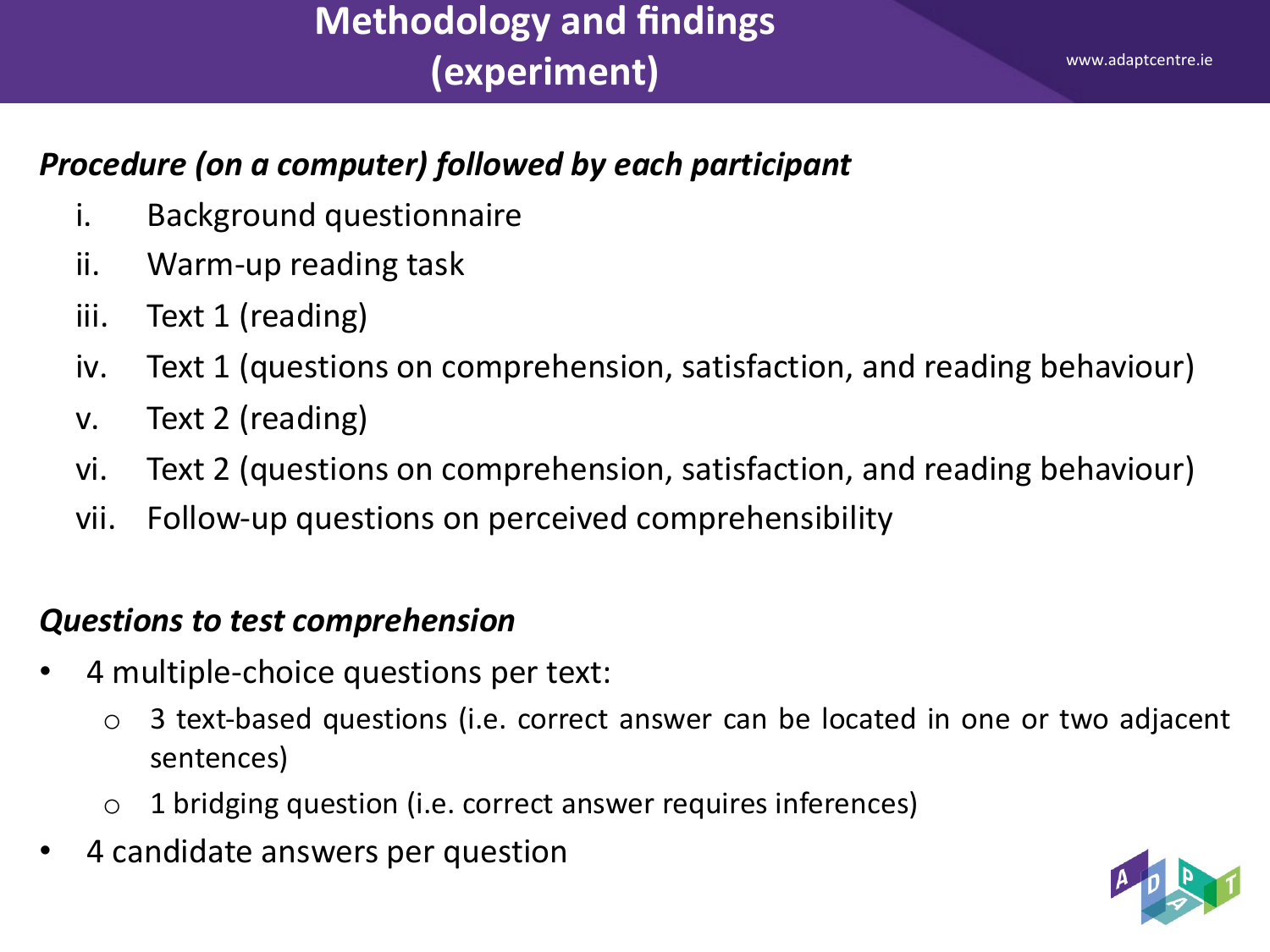| <b>Background</b><br>characteristics      | Treatment group (n=13)                    | Control group (n=12)                      |
|-------------------------------------------|-------------------------------------------|-------------------------------------------|
| Age                                       | 67 (mean)                                 | 69 (mean)                                 |
| Gender                                    | Female (11), male (2)                     | Female (5), male (7)                      |
| Native language                           | English (all)                             | English (all)                             |
| <b>Education level</b>                    | Third level (46%); secondary (31%)        | Third level (34%); secondary (33%)        |
| <b>Bank account</b>                       | Yes (all)                                 | Yes (all)                                 |
| Reading format                            | <b>Online (92%)</b>                       | <b>Online (92%)</b>                       |
| Reading frequency (bank<br>info)          | Often $(7)$ ; rarely $(5)$ ; always $(1)$ | Often $(7)$ ; rarely $(4)$ ; always $(1)$ |
| Reading frequency<br>(insurance info)     | Rarely (6); always (4); often (3)         | Always $(5)$ ; rarely $(5)$ ; often $(2)$ |
| Financial knowledge, 1-5<br>scale         | 3 (mode)                                  | $3$ (mode)                                |
| Familiarity (computers), 1-<br>5 scale    | 4 and 5 (modes)                           | 5 (mode)                                  |
| Familiarity (direct debits),<br>1-4 scale | $3$ (mode)                                | $4$ (mode)                                |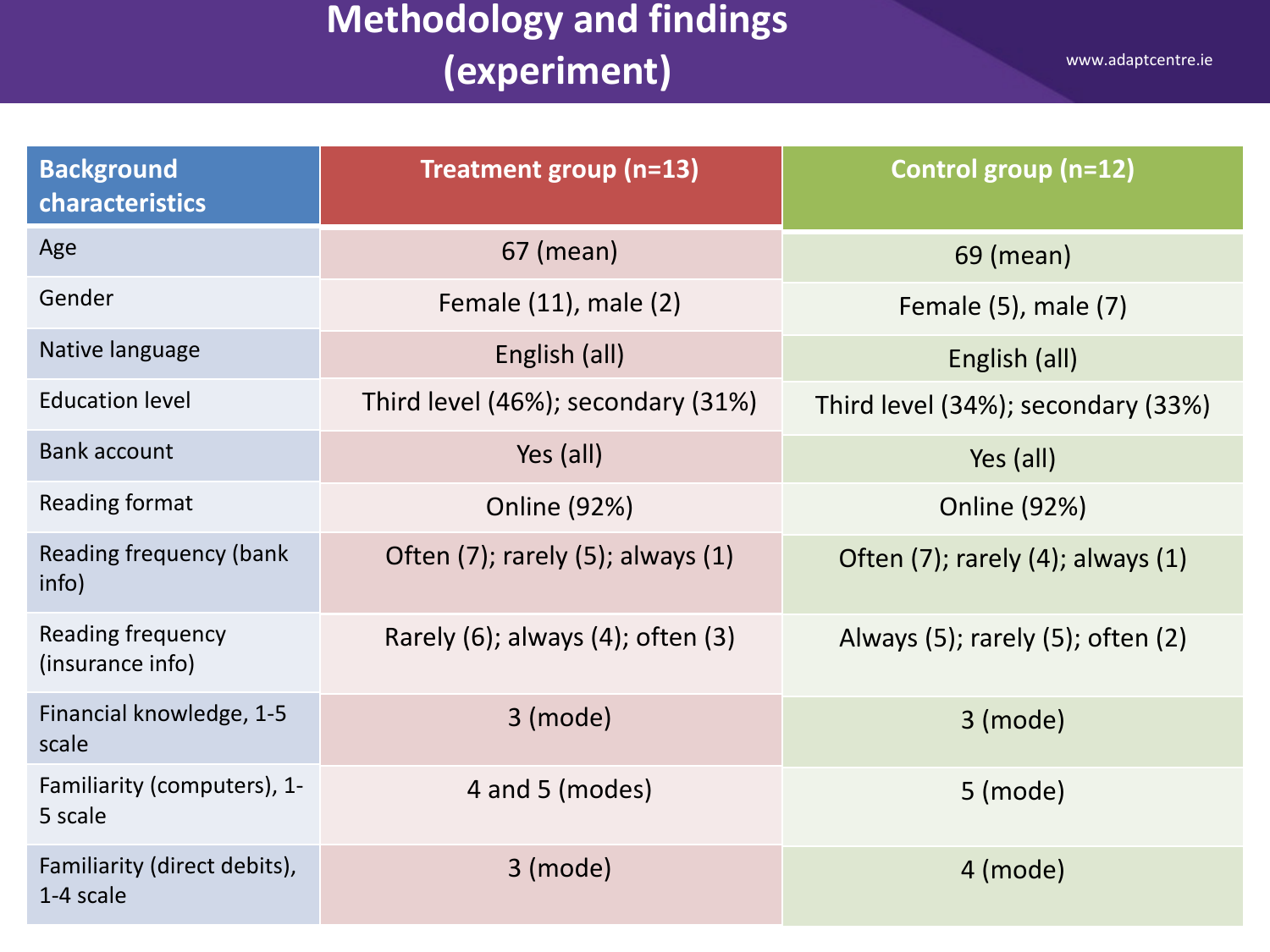• **Comprehension**: the adoption of plain language in the treatment group did not result in improved comprehension of Terms and Conditions among our older participants

| <b>Text</b>    | <b>Comprehension scores</b> |
|----------------|-----------------------------|
| Simplified     | Mean=3.08, SD=0.76          |
| Non-simplified | Mean=3.08, SD=0.64          |

• **Perceived comprehensibility**: a slightly higher number of older people selected the simplified text as easier to read (but similar difference observed in control group)



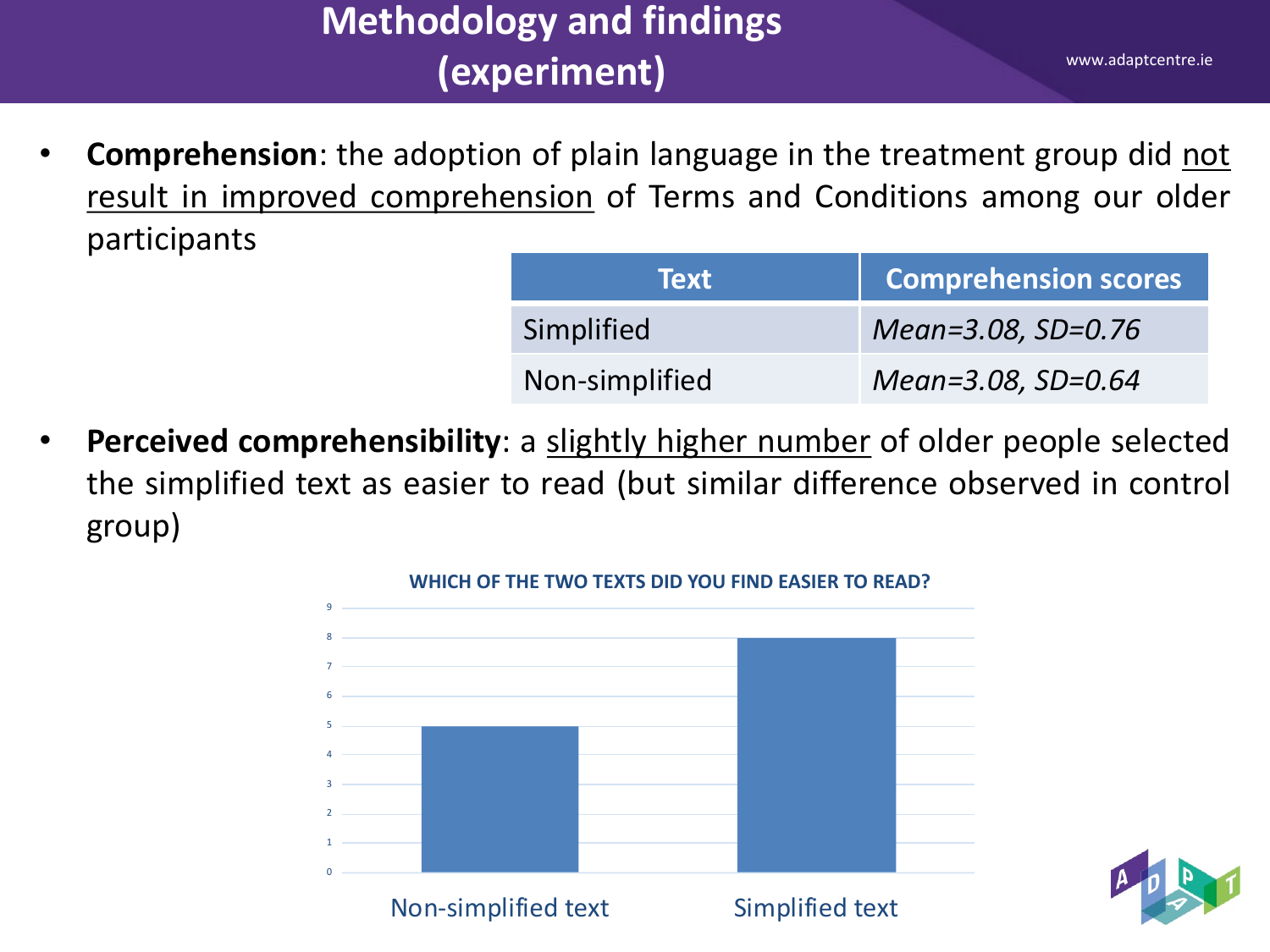www.adaptcentre.ie

**Perceived comprehensibility**: different reasons (in addition to plain language) for selecting simplified text as more comprehensible:

*"I understood it beJer, think it was the shorter sentences" (P27) (language)*

*"I* prefer the manner on which it was set out, the text was better divided up *and* the matter more accessible that a large block of words" (P05) (layout)

*"Bullet points made it easier to read" (P20) (layout)*

*"The text in the first document [simplified] was easier to read than the grey in the second document [non-simplified]" (P11) (colour)*

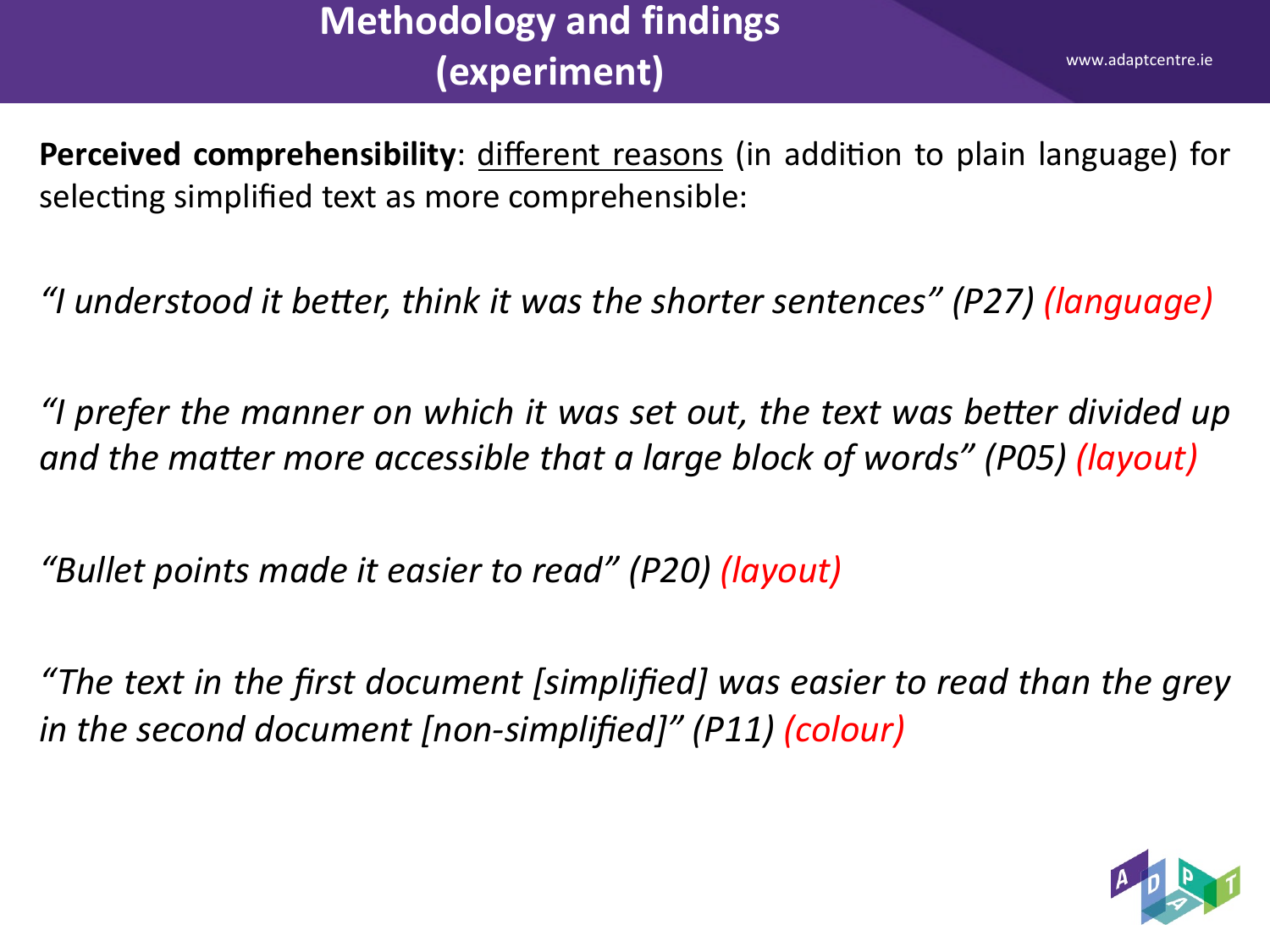www.adaptcentre.ie

Satisfaction: slight differences between simplified and non-simplified Terms and Conditions in terms of: informativeness/helpfulness; understandability of the language; and understandability of content

| <b>Measure</b><br>(on a scale from 1 to 4) | <b>Simplified text</b> | <b>Non-simplified text</b> |
|--------------------------------------------|------------------------|----------------------------|
| <b>Informativeness and</b>                 | $Mode = 2$             | $Mode = 3$                 |
| helpfulness of the text                    | $Min=1$                | $Min=1$                    |
|                                            | $Max=4$                | $Max=3$                    |
| <b>Perceived understandability of</b>      | $Mode = 2$             | Modes=2 and 3              |
| the language                               | $Min=2$                | $Min=1$                    |
|                                            | $Max=4$                | $Max=4$                    |
| <b>Perceived understandability of</b>      | $Mode = 2$             | Mode=2                     |
| the content                                | $Min=2$                | $Min=1$                    |
|                                            | $Max=4$                | $Max=3$                    |

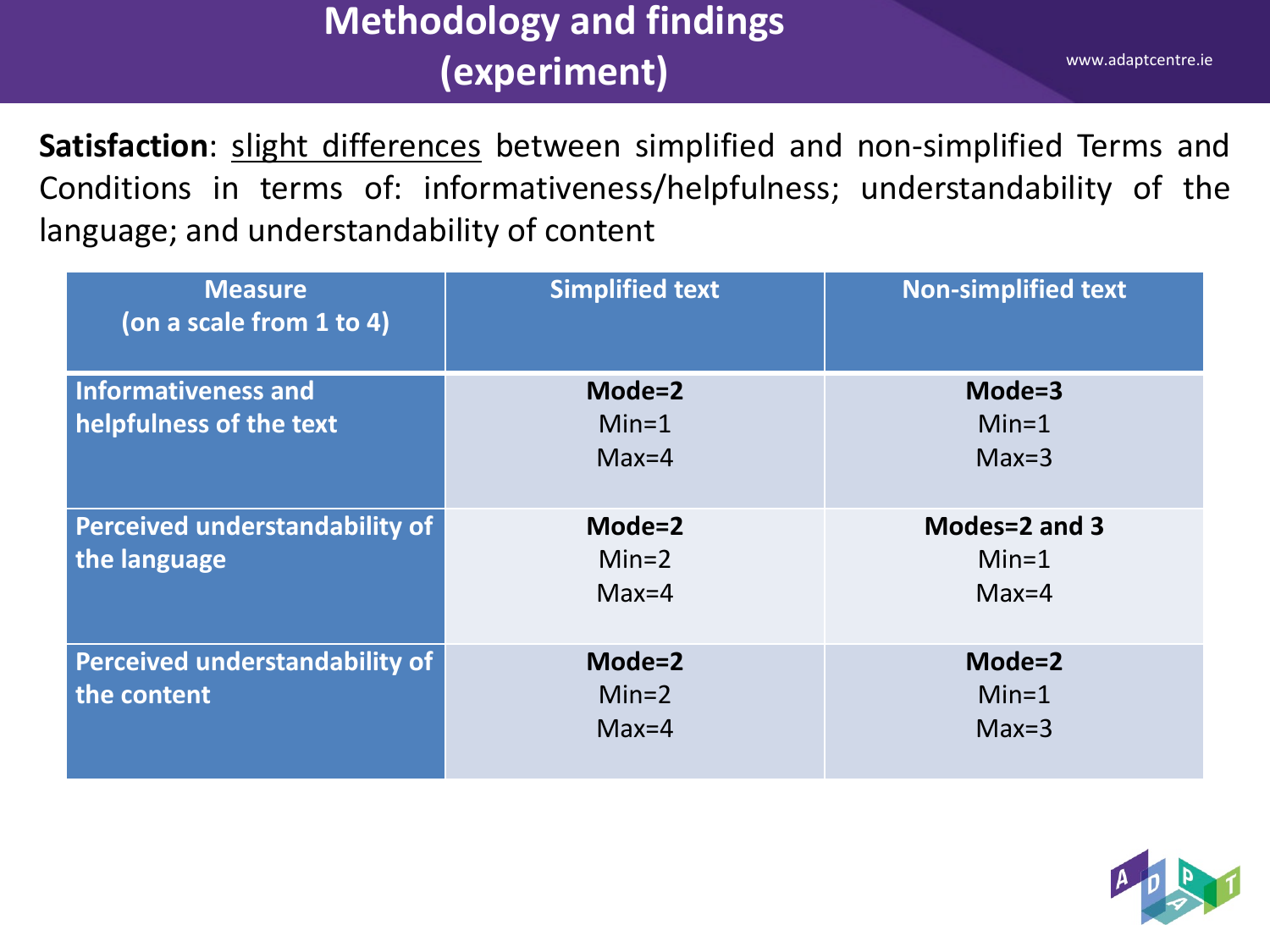#### **Reading behaviour**:

- General tendency to read some parts of a text, or skim through it
- Non-simplified Terms and Conditions leading to higher variability in terms of reading behaviour:

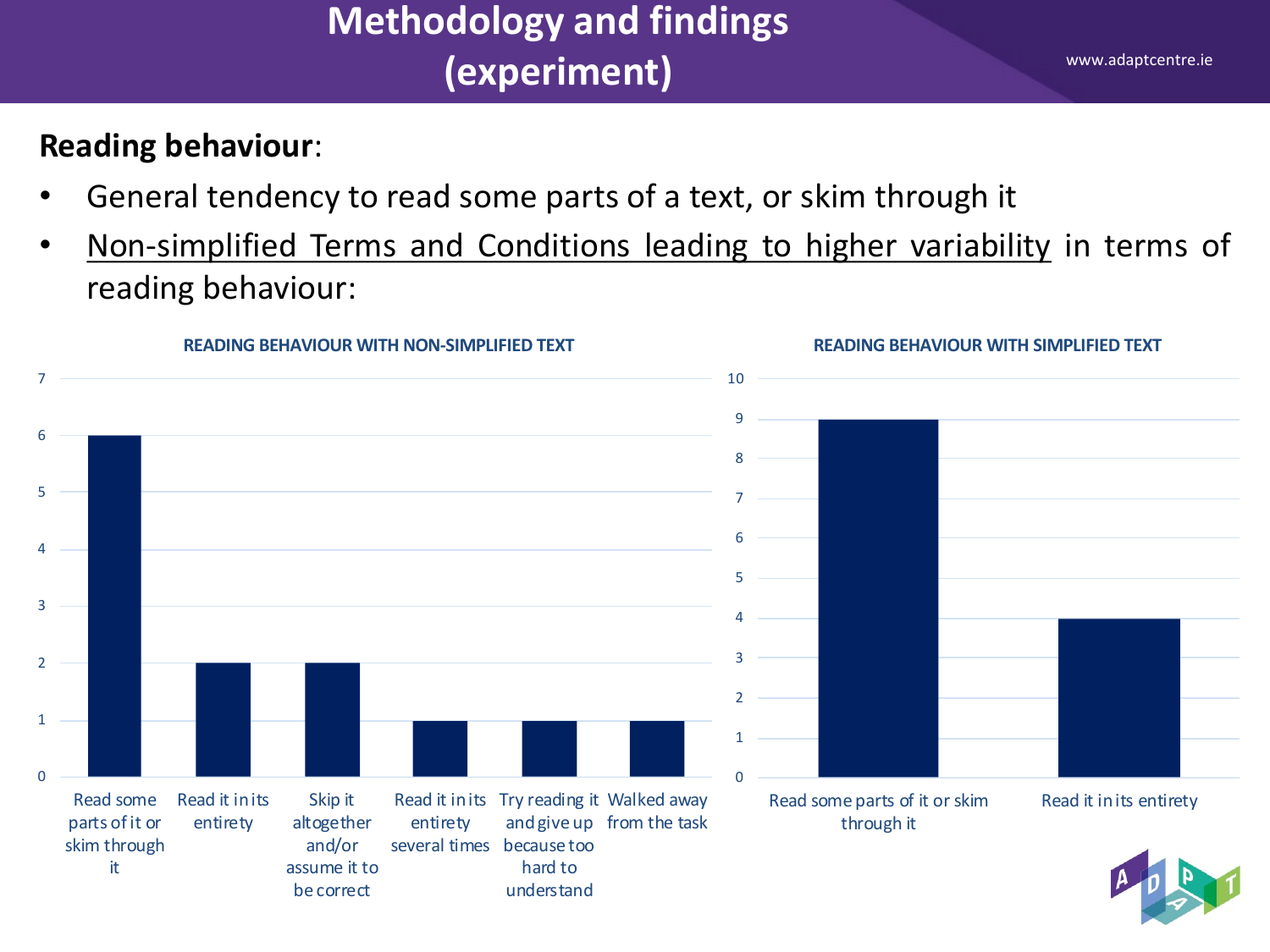## **Supporting focus group data** www.adaptcentre.ie

P05: So maybe I would be guilty of not going into all the terms and conditions as much, you know? Even the [health insurance company]… I wouldn't know exactly what I am entitled to, because you really have to ring up about everything you get done now and see how are you covered?

P01: I don't read them. I scroll down through them, and I tick the box 'I have read the terms and conditions' and I feel… Great…

P03: If it's something to do with terms and conditions, like that, particularly to do with insurance… Or to do with terms and conditions affecting your, your accounts either with a bank or a credit union, I sometimes ask for those on hard copies because sometimes you need to read them, and then you need to re-read them, and then you need to re-read them…

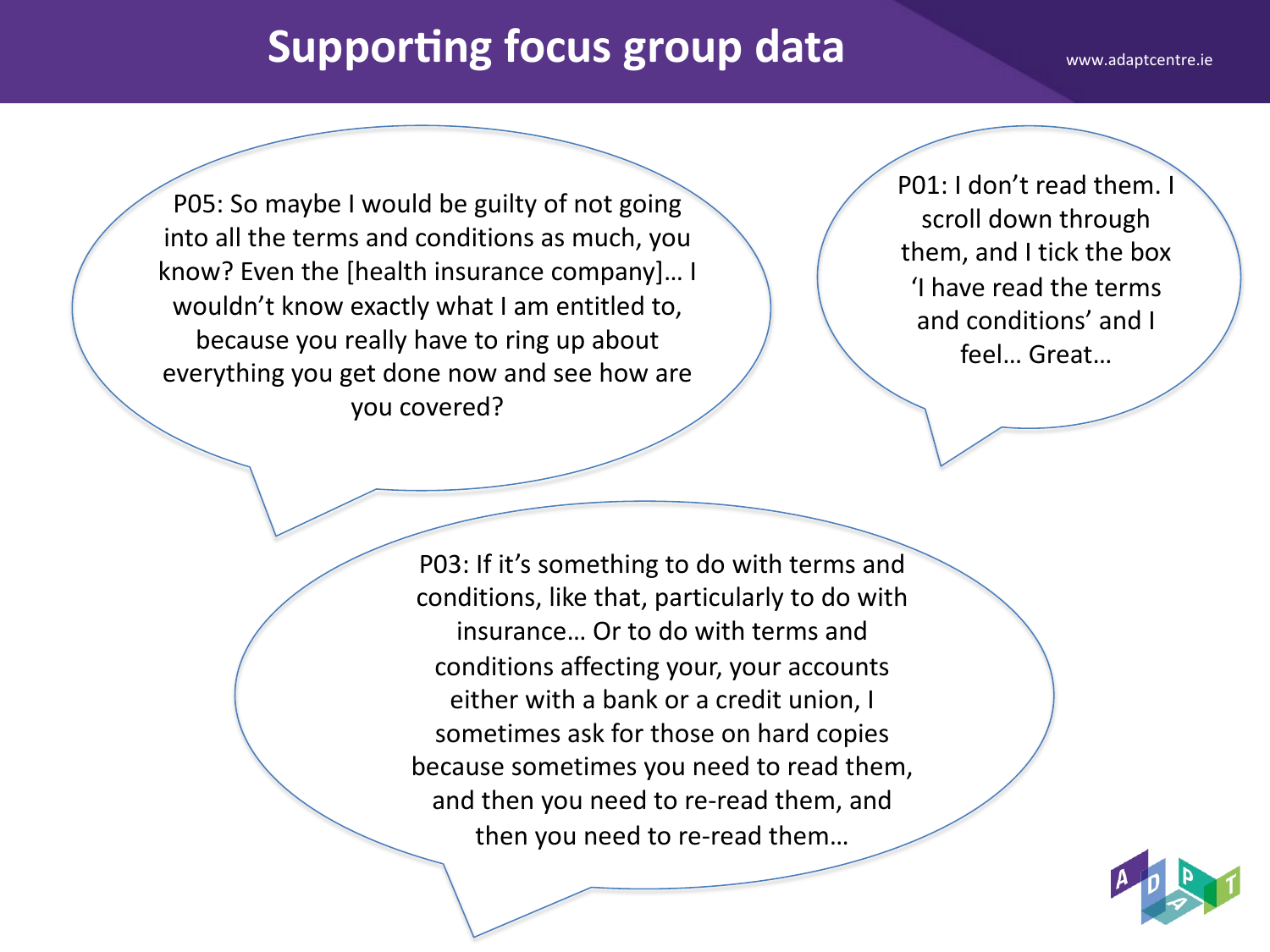- **Terms and Conditions** identified as non-accessible financial texts (Luger et al. 2013)
- **Plain language** for older people reading online Terms and Conditions:
	- o Does not lead to better reading comprehension
	- o Does not lead to much higher satisfaction or perceived comprehensibility
	- o Not the only reason mentioned for perceived comprehensibility (importance of visual components, e.g. layout)
	- $\circ$  Tendency to read some parts of a text, or at least skim through it
- **Non-simplified Terms and Conditions** leading to more varied reading behaviour, from not reading at all to reading multiple times:
	- $\circ$  Need to address the effort required to comprehend Terms and Conditions
	- o Need to ensure older people are less exposed to un-informed consent

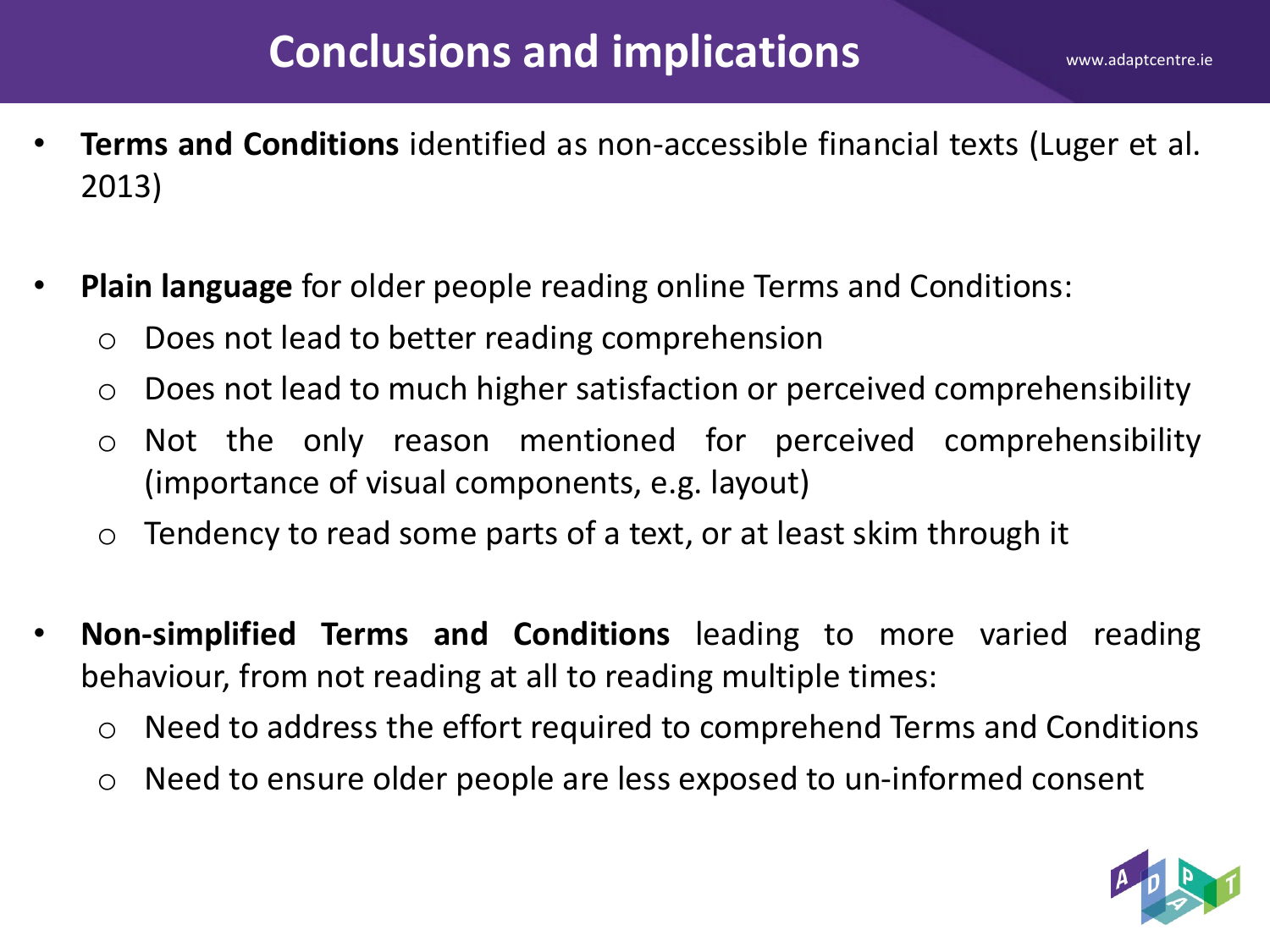- Need for more empirical evidence on potential benefits of plain language for older people's reading comprehension (if any)
	- o Different methods (e.g. recall)
	- o More difficult/unfamiliar texts or topics (≠ direct debit)
- Additional future work:
	- $\circ$  Objective methods to assess financial literacy (e.g. Atkinson and Messy 2012)
	- $\circ$  Larger and/or different sample (e.g. less digitally literate)

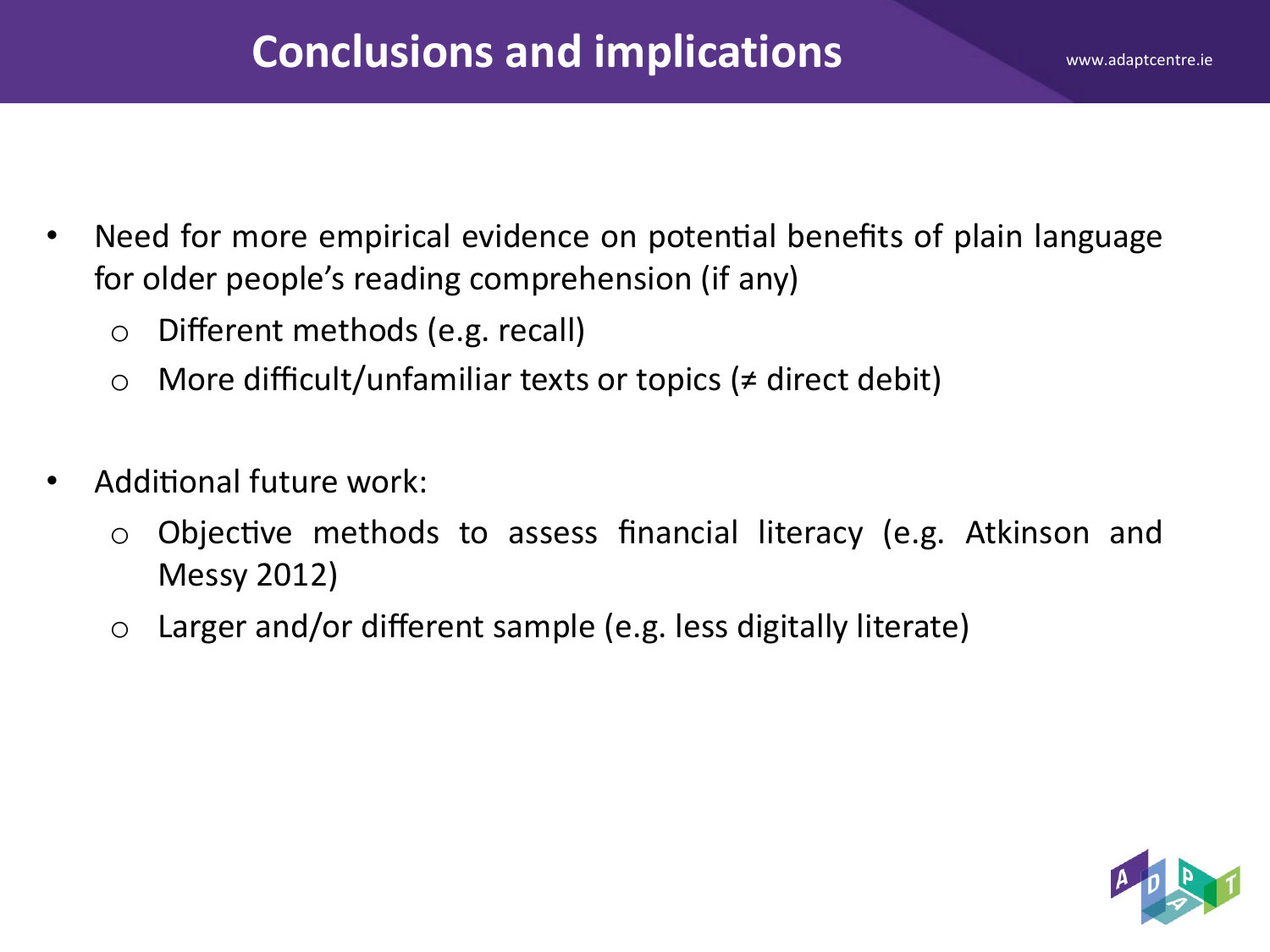# Thank you!

Alessandra Rossetti, Patrick Cadwell, Sharon O'Brien *ADAPT Centre & School of Applied Language and Intercultural Studies Dublin City University* [alessandra.rossetti@adaptcentre.ie](mailto:alessandra.rossetti@adaptcentre.ie)

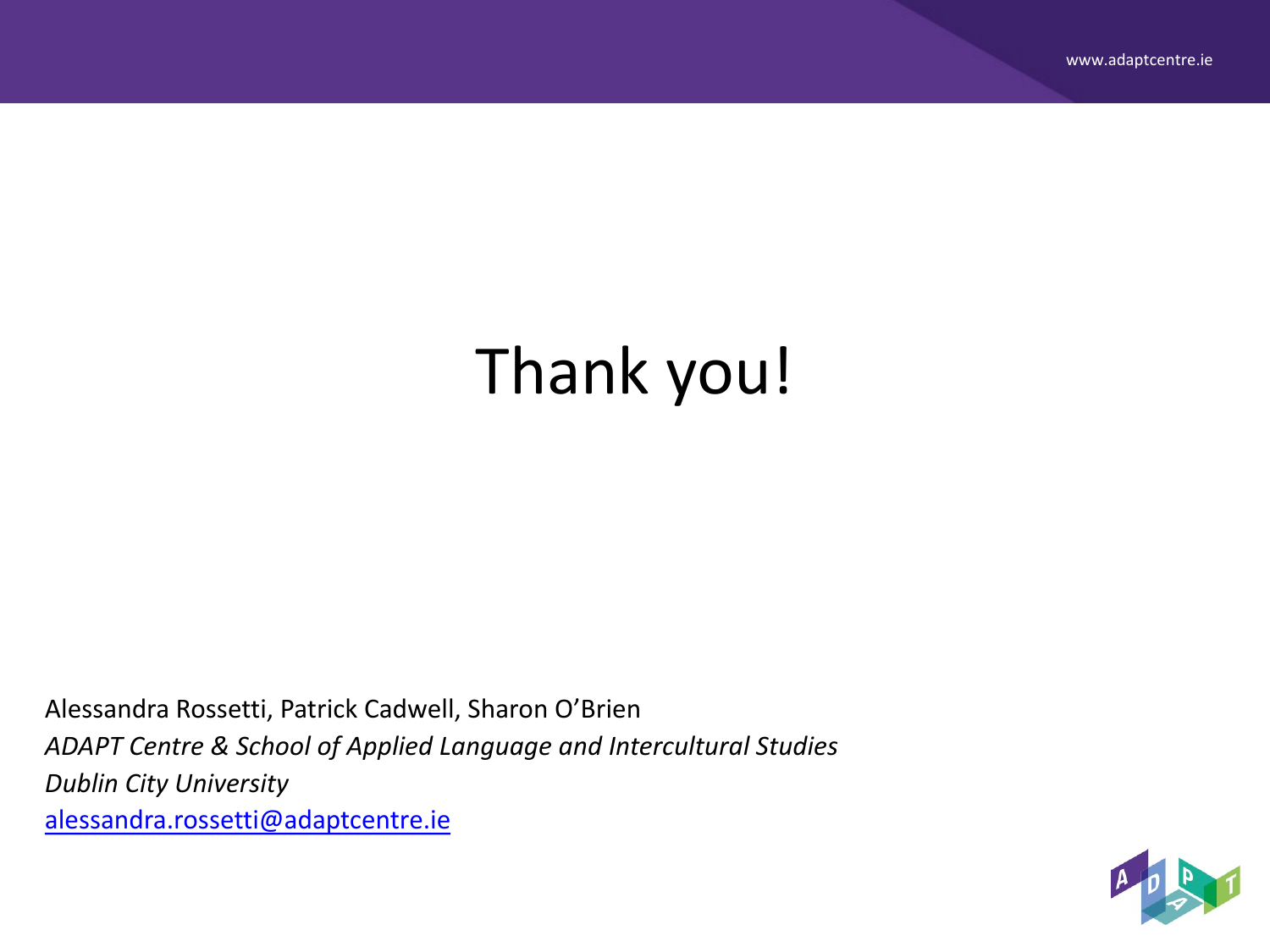## References (1) WWW.adaptcentre.ie

Abou-Zahra, S., Brewer, J. and Arch, A. (2008). Towards bridging the accessibility needs of people with disabilities and the ageing community. IN: Proceedings of the 2008 International Cross- Disciplinary Conference on Web Accessibility (W4A). Beijing, 21-22 April. New York: Association for Computing Machinery, pp. 83-86.

Atkinson, A. and Messy, F. (2012). Measuring financial literacy: Results of the OECD / International Network on Financial Education (INFE) pilot study. *OECD Working Papers on Finance, Insurance and Private Pensions.* OECD Publishing.

Bakos, Y., Marotta-Wurgler, F. and Trossen, D. R. 2014. Does anyone read the fine print? Consumer attention to standard-form contracts. *The Journal of Legal Studies*, 43(1), pp. 1-35.

Braun, V. and Clarke, V. 2012. Thematic analysis. IN: Cooper, H. (ed.) APA Handbook of Research Methods in Psychology: Vol. 2. Research Designs. Washington, DC: American Psychological Association: pp. 57-71.

Brown, R. L. and Barrett, A. E. (2011). Visual impairment and quality of life among older adults: An examination of explanations for the relationship. *Journals of Gerontology: Series B*, 66(3), pp. 364- 373.

Chang, J., McAllister, C. and McCaslin, R. (2015). Correlates of, and barriers to, Internet use among older adults. *Journal of Gerontological Social Work*, 58(1), pp. 66-85.

De Beni, R., Borella, E. and Carretti, B. (2007). Reading comprehension in aging: The role of working memory and metacomprehension. *Aging, Neuropsychology, and Cognition*, 14(2), pp. 189- 212.

Finke, M. S., Howe, J. S. and Huston, S. J. (2017). Old age and the decline in financial literacy. *Management Science*, 63(1), pp. 213-230.

Hussain, W., Sohaib, O., Ahmed, A. and Qasim Khan, M. 2011. Web readability factors affecting users of all ages. *Australian Journal of Basic and Applied Sciences,* 5(11), pp. 972-977

Jastrzembski, T., Charness, N., Holley, P. and Feddon, J. (2005). Input devices for web browsing: Age and hand effects. *Universal Access in the Information Society*, 4(1), pp. 39-45.

Johnson, R. E. (2003). Aging and the remembering of text. *Developmental Review*, 23(3), pp. 261- 346.